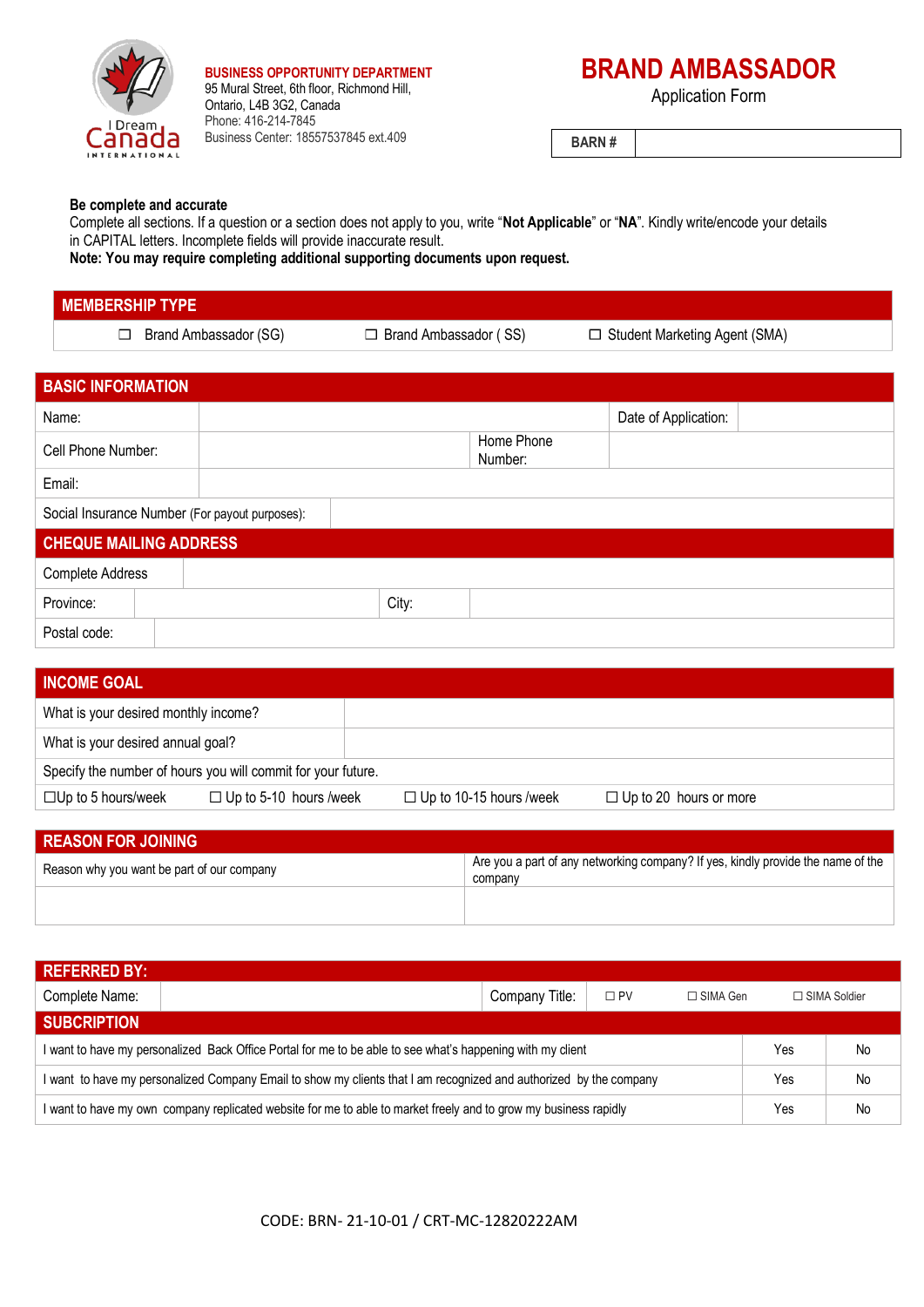- □ I understand that any membership awarded free by the company for any reason it may serve will not be valid to resell the business membership, No Cash Value is provided for any FREE COMPLEMENTS given by IDCI. Based on your own country of membership residual income maybe different. For example, you're residing in Canada; your focused is Domestic Student So your PV to PV Residual incomes are stronger in terms of making your earning. But if you reside in other country, meaning outside Canada your main focus is to bring international student, so your residual income is stronger in terms of international student. When your membership is inside Canada, you don't make a residual income for international student you make it only for local student. While if you leave outside Canada you can't make residual income for local student. Residual payment varies upon your IDCI membership. For People who are living inside Canada their main residual income would be coming from Domestic Students, but for people who are independent Business Owner living outside Canada their main residual income will be coming from International Students.
- □ I agree and understand that I will be paid only with my successful clients, 6 weeks after student's Start Date and with the 30 days' school student attendance Policy.
- ☐ I agree that I must provide my SIN to IDCI Finance Department in order to process my payout and release my cheque.
- ☐ I agree to coordinate with my Parent PV for all transactions related to IDCI
- □ I agree and understand that I have to make some arrangements for my international student clients as well as to pick them in the airport, pictures, testimonial video and guide them for first 90 days in Canada.
- ☐ All old unpaid clients due to not sending invoice to Finance Department must be cleared within 6 months from the student start date to be considered as a valid student payout and to get compensated. Residual Income is transferable only to your own immediate family member who wish to continue your business only for 1<sup>st</sup> Generation IBO member.
- □ As an IBO, you are not allowed to create, produce or re-produce any IDCI materials that will be discuss and distributed to any IBO member without the approval of the head office.
- □ I understand that I am allowed to create my own personal social media account such as Face book Account account, FB Page and FB Messenger, Twitter, Instagram, Pinterest, YouTube, Linked and much more. But, I am not allowed to create a personal account using IDCI / I Dream Canada International Inc. / I Dream / IDCI Inc. / I Dream Canada International name and IDCI Logo. I am only allowed to post information, poster provided by IDCI.
- □ I agree and understand that in the event that I did not follow all the terms and condition written on this contract. These contracts will automatically complete the sentence be terminated without prior notice and all upcoming commissions will be forfeited.

#### **APPLICANT SIGNATURE**

**IN CONSIDERATION OF** the matters described above and of the mutual benefits and obligations set forth in this Agreement.

 $\mathcal{I} = \{ \mathcal{I} \mid \mathcal{I} \neq \emptyset \}$  will receive increments payments  $\mathcal{I} = \{ \mathcal{I} \mid \mathcal{I} \neq \emptyset \}$ 

I hereby declare that I have carefully read all the terms and conditions by I Dream Canada International Inc. with my full satisfaction, upon signing this franchise agreement. I Dream Canada International Inc. have encouraged me to ask for an independent legal advice before signing or initialize this agreement, I am signing, and I agree with my full consent and free will without any compulsion.

Signature over Printed and Date: mm/dd/yy yy

NameName